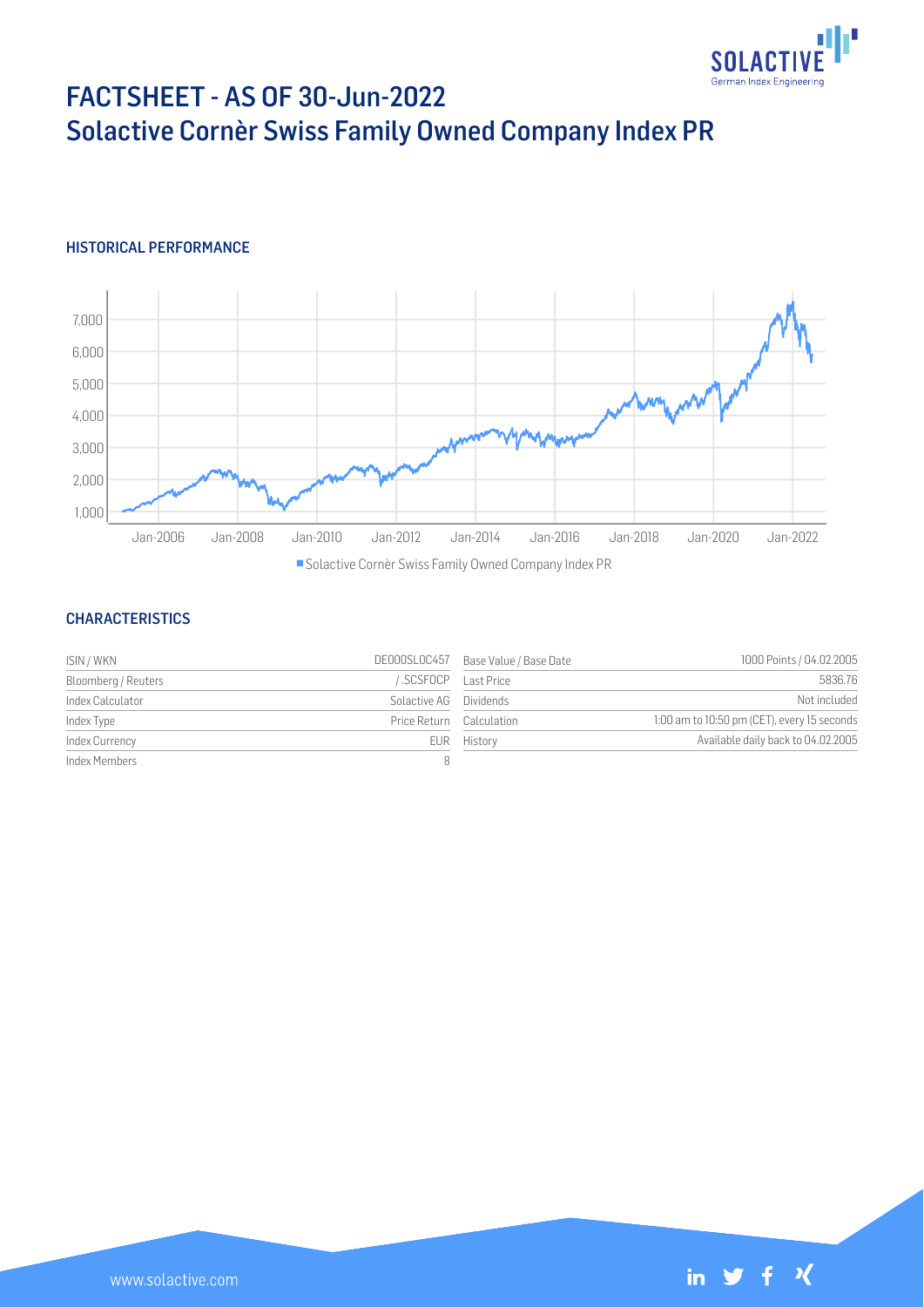

### FACTSHEET - AS OF 30-Jun-2022 Solactive Cornèr Swiss Family Owned Company Index PR

### **STATISTICS**

| <b>EUR</b>         | 30D       | 90D        | 180D      | 360D                  | YTD        | Since Inception       |
|--------------------|-----------|------------|-----------|-----------------------|------------|-----------------------|
| Performance        | -5.54%    | $-12.70\%$ | -22.00%   | $-15.07\%$            | $-22.00\%$ | 483.68%               |
| Performance (p.a.) |           |            |           |                       |            | 10.67%                |
| Volatility (p.a.)  | 20.17%    | 20.39%     | 24.28%    | 20.44%                | 24.18%     | 18.86%                |
| High               | 6209.04   | 6836.13    | 7566.86   | 7566.86               | 7566.86    | 7566.86               |
| Low                | 5658.99   | 5658.99    | 5658.99   | 5658.99               | 5658.99    | 1000.00               |
| Sharpe Ratio*      | $-2.45$   | $-2.05$    | $-1.61$   | $-0.72$               | $-1.61$    | 0.60                  |
| Max. Drawdown      | $-8.86\%$ | $-17.22\%$ | $-25.21%$ | $-25.21%$             | $-25.21%$  | $-54.99%$             |
| VaR 95 \ 99        |           |            |           | $-39.8\%$ \ $-47.2\%$ |            | $-30.0\%$ \ $-54.6\%$ |
| CVaR 95 \ 99       |           |            |           | $-46.8\%$ \ $-66.3\%$ |            | $-45.7\%$ \ $-73.9\%$ |

\* Up to 31 December 2021, ex-post Sharpe ratios use as input for the risk free rate term the London Inter-Bank Offered rates in the respective currencies of the index and at a term equal to the observation period. From 3 J 2022 onwards, Sharpe ratios will be / are calculated using as reference risk free rate input the overnight replacement rate for these currencies, namely SONIA (for GBP), SOFR (for USD) and EURIBOR Overnight (for EUR).

COMPOSITION BY CURRENCIES

# ● CHF 100.0%

### COMPOSITION BY COUNTRIES



## TOP COMPONENTS AS OF 30-Jun-2022

| Company                           | Ticker                 | Country | Currency   | Index Weight (%) |
|-----------------------------------|------------------------|---------|------------|------------------|
| COMPAGNIE FINANCIERE RICHEMONT SA | <b>CFR SE Equity</b>   | CH      | CHF        | 20.74%           |
| ROCHE HOLDING AG                  | ROG SE Equity          | CH      | CHF        | 19.70%           |
| KUEHNE & NAGEL INTERNATIONAL AG   | <b>KNIN SE Equity</b>  | CH      | CHF        | 18.88%           |
| BARRY CALLEBAUT AG                | <b>BARN SE Equity</b>  | CH      | <b>CHF</b> | 13.69%           |
| SCHINDLER HOLDING AG              | <b>SCHP SE Equity</b>  | CH      | CHF        | 8.89%            |
| SWATCH GROUP AG                   | <b>UHR SE Equity</b>   | CH      | CHF        | 8.30%            |
| DKSH HOLDING AG                   | <b>DKSH SE Equity</b>  | CH      | CHF        | 6.08%            |
| STADLER RAIL AG                   | <b>SRAIL SE Equity</b> | CН      | CHF        | 3.71%            |